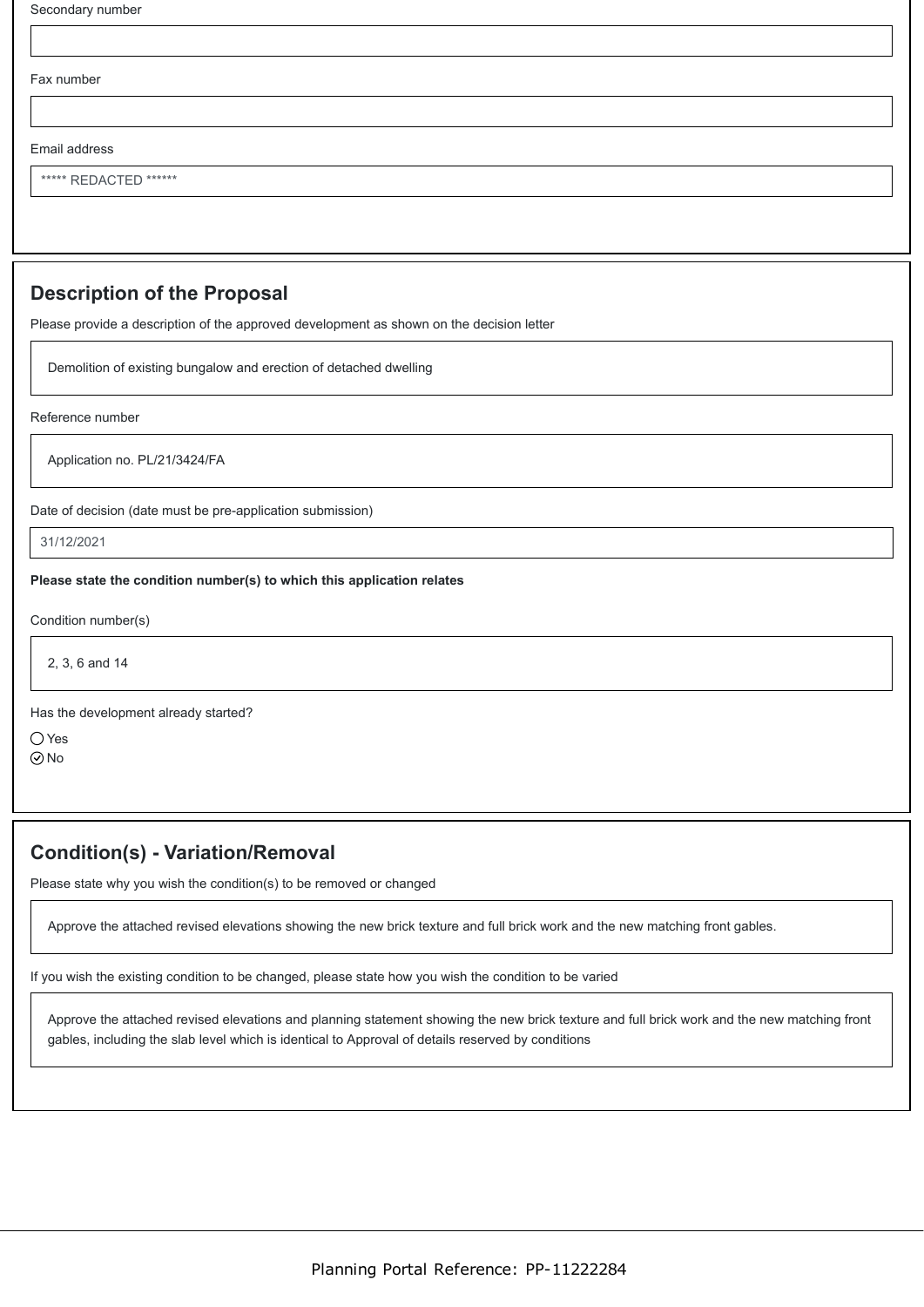

| M C S DESIGN                        | mob: 07989319224<br>tel: 01753 869117 | <b>Iclier</b><br>MR. VARINDER KUMAR | sitı<br>40 WELLESLEY AVENUE, IVER.<br>SLO 9BN | pro ject<br>DEMOLITION OF EXISTING TO ERECT<br>5 BEDROOM DETACHED DWELLING | ιτιτιε<br>PROPOSED FRONT ELEVATION<br>AND SIDE ELEVATION 1 SHOWING I | .status:<br>Approval of details reserved by conditions | l SCI |
|-------------------------------------|---------------------------------------|-------------------------------------|-----------------------------------------------|----------------------------------------------------------------------------|----------------------------------------------------------------------|--------------------------------------------------------|-------|
| Millennium Creative Services Design | 01753 869117                          |                                     |                                               |                                                                            | SLAB LEVEI                                                           | drawina number:                                        |       |
| 53 Westmead, Windsor, SL4 3NN       | www.mcsdesignservices.co.uk           |                                     |                                               |                                                                            |                                                                      | COND-006/PLAN/001                                      |       |
|                                     |                                       |                                     |                                               |                                                                            |                                                                      |                                                        |       |